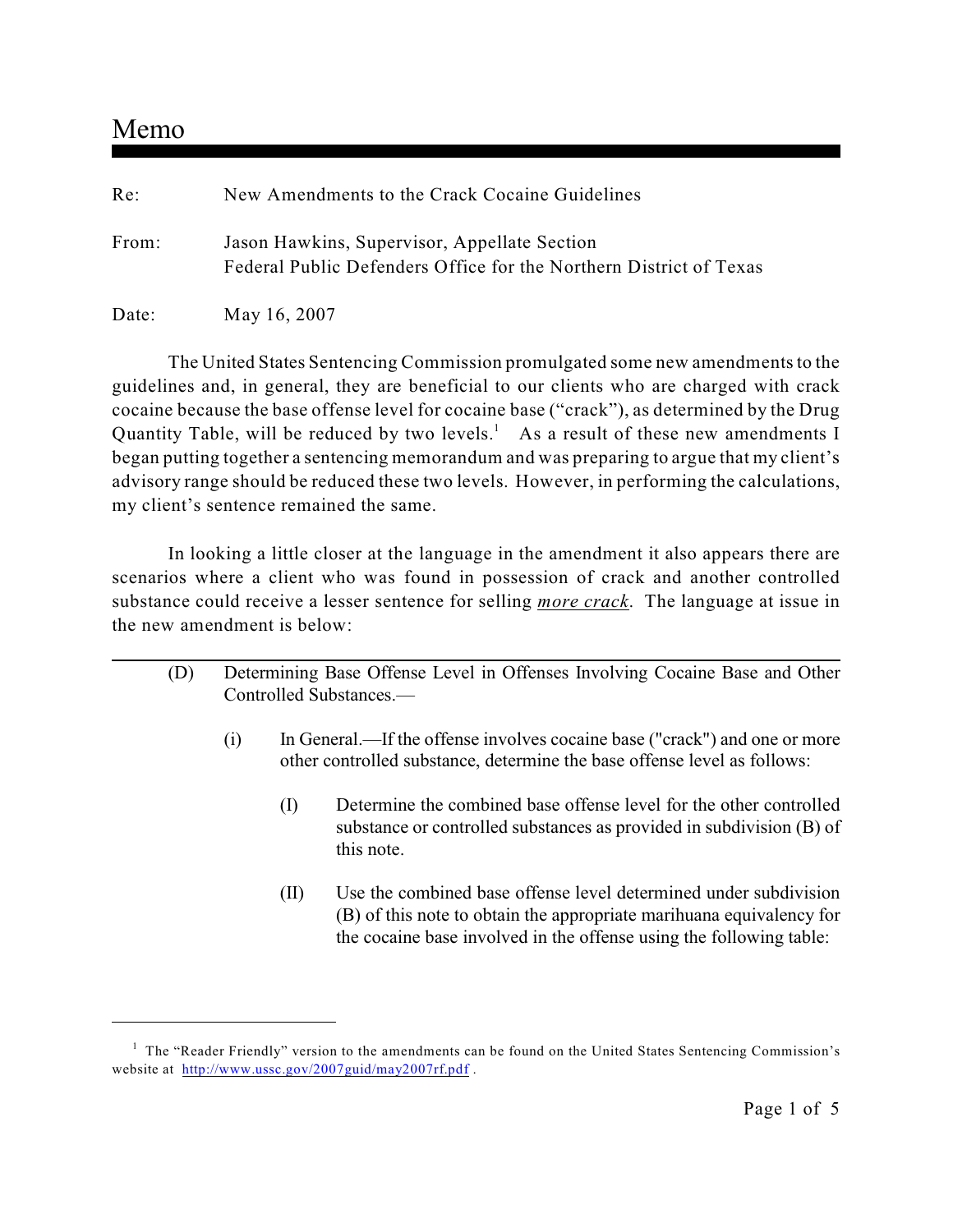| <b>Base Offense Level</b> | Marihuana Equivalency  |
|---------------------------|------------------------|
| 38                        | 6.7 kg of marihuana    |
| 36                        | 6.7 kg of marihuana    |
| 34                        | kg of marihuana<br>6   |
| 32                        | 6.7 kg of marihuana    |
| 30                        | kg of marihuana<br>14  |
| 28                        | 11.4 kg of marihuana   |
| 26                        | kg of marihuana<br>5   |
| 24                        | kg of marihuana<br>16  |
| 22                        | 15<br>kg of marihuana  |
| 20                        | 13.3 kg of marihuana   |
| 18                        | 10<br>kg of marihuana  |
| 16                        | 10<br>kg of marihuana  |
| 14                        | 10<br>kg of marihuana  |
| 12                        | 10<br>kg of marihuana. |
|                           |                        |

- (III) Using the marihuana equivalency obtained from the table in subdivision (II), convert the quantity of cocaine base involved in the offense to its equivalent quantity of marihuana.
- (IV) Add the quantity of marihuana determined under subdivisions (I) and (III), and look up the total in the Drug Quantity Table to obtain the combined base offense level for all the controlled substances involved in the offense.
- (ii) Example.—The case involves 1.5 kg of cocaine, 10 kg of marihuana, and 20 g of cocaine base. Pursuant to subdivision (B), the equivalent quantity of marihuana for the cocaine and the marihuana is 310 kg. (The cocaine converts to an equivalent of 300 kg of marihuana (1.5 kg x 200 g = 300 kg), which when added to the quantity of marihuana involved in the offense, results in an equivalent quantity of 310 kg of marihuana.) This corresponds to a base offense level 26. Pursuant to the table in subdivision (II), the base offense level of 26 results in a marihuana equivalency of 5 kg for the cocaine base. Using this marihuana equivalency for the cocaine base results in a marihuana equivalency of 100 kg (20 g x 5 kg = 100 kg). Adding the quantities of marihuana of all three drug types resultsin a combined quantity of 410 kg of marihuana, which corresponds to a combined base offense level of 28 in the Drug Quantity Table.<sup>2</sup>

 $^{2}$  <http://www.ussc.gov/2007guid/may2007rf.pdf> pp. 73-75.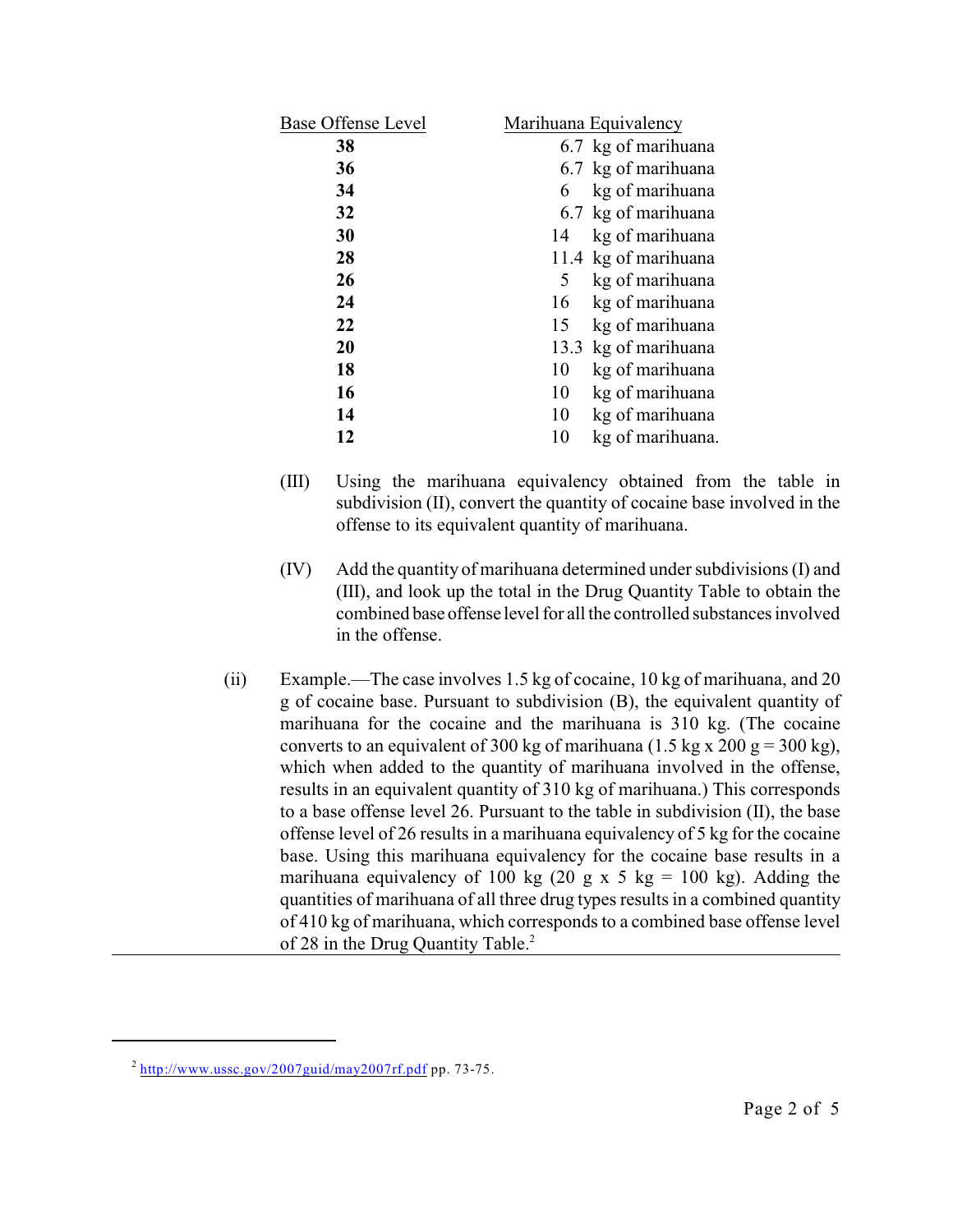Frankly, I found the language itself very confusing and I thought the example provided would help me down the path to understanding, but that is when I realized the problem. Notice first how the marihuana equivalency multiplier from the table rises and falls like a roller coaster. Then you will also see that it cuts off at a base offense level 12.

I then concocted three hypotheticals and ran them through these new amendments:

#### Hypothetical One

Client A possessed 100 kilograms of marijuana and 100 grams of cocaine base.

It appears from the example that I take 100 kilograms of marijuana and find the offense level which is a level 26 pursuant to  $2D1.1(c)(7)$ . I then go to the table in Application Note 10D(i)(II) and the listed marijuana equivalency for a level 26 is 5 kilograms of marijuana. According to the example, I multiply 100 grams of cocaine base by 5 kilograms of marijuana and come out with 500 kilograms of marijuana. Next I add 500 kilograms of marijuana + 100 kilograms of marijuana and this gives 600 kilograms of marijuana **with a corresponding offense level of 28** pursuant to 2D1.1(c)(6).

### Hypothetical Two

Client B possessed 80 kilograms of marijuana and 100 grams of cocaine base.

It appears from the example that I take 80 kilograms of marijuana and find the offense level which is a level 24 pursuant to  $2D1.1(c)(8)$ . I then go to the table in Application Note 10D(i)(II) and the listed marijuana equivalency for a level 24 is 16 kilograms of marijuana. According to the example, I multiply 100 grams of cocaine base by 16 kilograms of marijuana. This would in turn give you 1600 kilograms of marijuana. Next I add 1600 kilograms of marijuana  $+80$  kilograms of marijuana and this gives 1680 kilograms of marijuana **with a corresponding offense level of 32** pursuant to 2D1.1(c)(4).

## Hypothetical Three

Client C possessed 80 kilograms of marijuana and 80 grams of cocaine base.

It appears from the example that I take 80 kilograms of marijuana and find the offense level which is a level 24 pursuant to  $2D1.1(c)(8)$ . I then go to the table in Application Note 10D(i)(II) and the listed marijuana equivalency for a level 24 is 16 kilograms of marijuana. According to the example, I multiply 80 grams of cocaine base by 16 kilograms of marijuana and come out with 1280 kilograms of marijuana. Next I add 1280 kilograms of marijuana + 80 kilograms of marijuana and this gives 1360 kilograms of marijuana **with a corresponding offense level of 32** pursuant to 2D1.1(c)(4).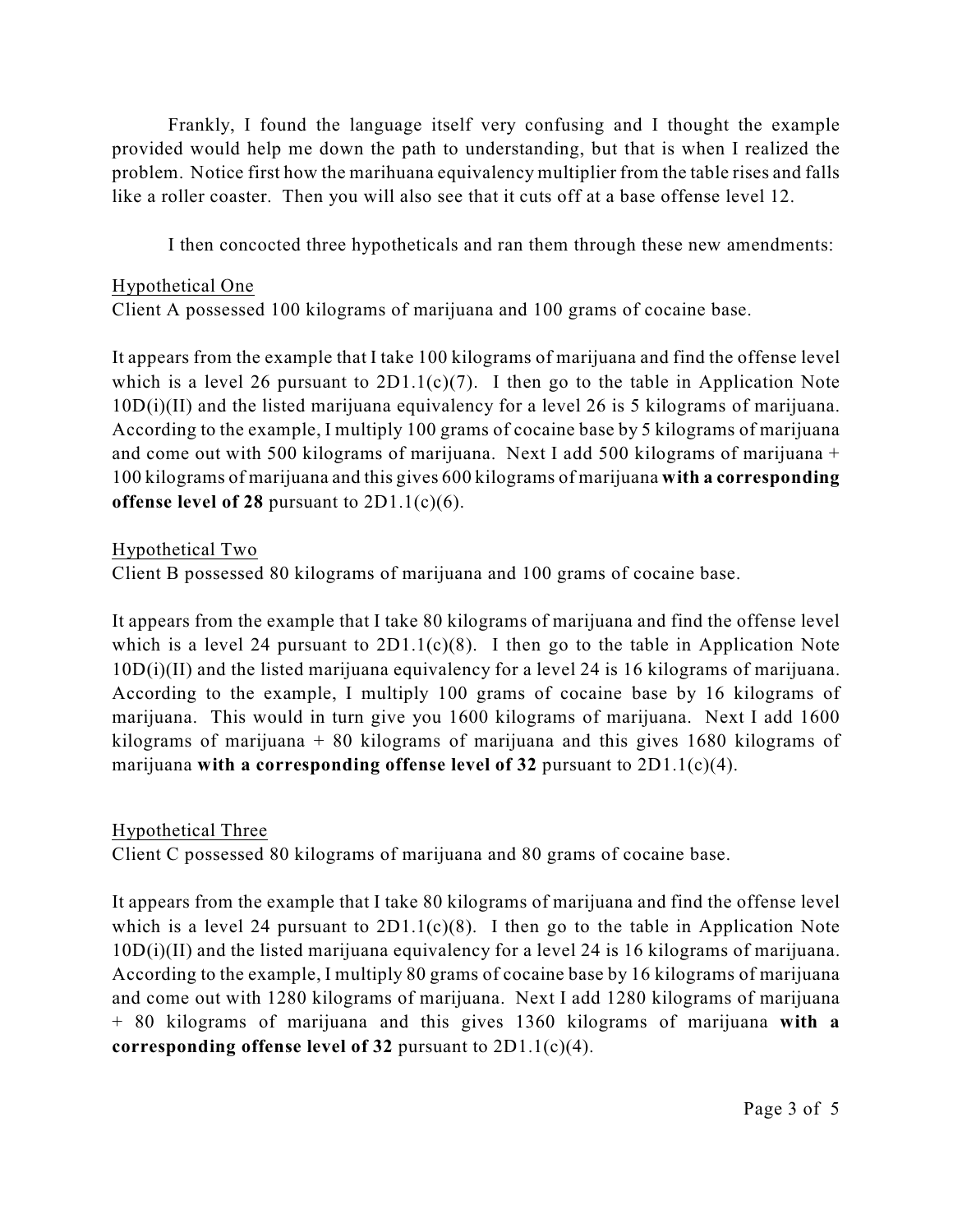That means you get a four level increase for selling less drugs. Needless to say, I thought I must have been reading this wrong and was guideline challenged.

I began calling some of the attorneys on the Practitioners Advisory Group at the United States Sentencing Commission to see if I was wrong. I ran through my hypotheticals with them and the two I spoke with remarked that this example just did not seem right.

I was then referred to the Principal Legal Training Advisor at the United States Sentencing Commission. He was extraordinarily helpful and gracious in taking my call. However, he confirmed that I am reading the language correctly and *in his opinion* this result would occur.

He pointed me to a couple of bullet points in the Impact Statement of the amendments:

In this estimate, 69.7 percent of crack cocaine offenders are estimated to be affected by the amendment. Not all cases are affected by this amendment primarily because of one of seven possible reasons:

\* \* \* \* \*

6) the offense involved crack cocaine and another controlled substance or substances and the reduction in the marijuana equivalency for cocaine base for determining the base offense level in revised Application Note 10 is not of sufficient magnitude to result in a lower combined base offense level (11.2 percent of all crack cocaine cases);<sup>3</sup>

He described my hypothetical scenarios as an anomaly in the guidelines and that not everyone would be helped with these new amendments.

When I asked for an explanation about how the Commission arrived at the multiplier for a particular offense level he responded that the Commission took the new proposed offense levels and just divided the amount of marijuana by the amount of crack for that particular offense level. In other words:

Offense level 26 At least 20 G but less than 35 G of Cocaine Base; At least 100 KG but less than 400 KG of Marihuana;

 $3 \frac{\text{http://www.ussc.gov/r} \text{congress/cocaine2007.pdf}}{p}$ , pp. E19-20.